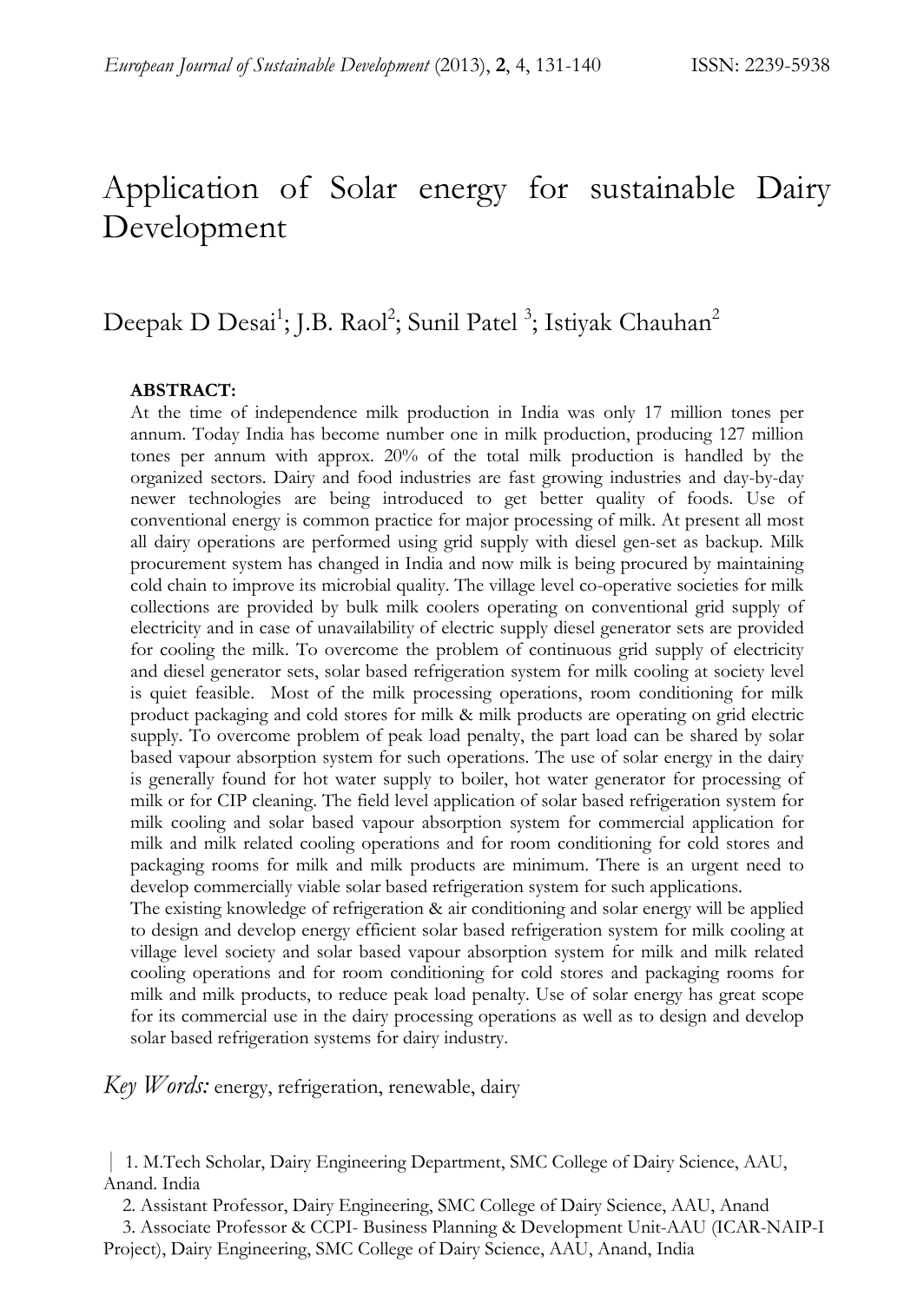#### **1. Introduction**

India is among the fastest growing dairy nations in the world. With increase in population, and enhancement in lifestyle of people, demand for the dairy and food products is increasing day by day. With increase in product demand, energy demand as well as well commercial energy consumption has been increasing at  $\sim$  6 % during last two decades; India ranking 5th in the world. 49% of total energy is consumed in Industry. Import dependency at present, is 9 % for coal, 77 % for crude oil and petroleum product and 31 % for natural gas. (Desai and Zala, 2010)

Today, major electricity generation takes place at central power stations which utilize coal, oil, water, gas or fossil nuclear materials as primary fuel sources. They are not renewable-limited-like every one earth has limitation to regenerate, less efficient (65-75%) and expensive. Renewable energy is that energy which comes from the natural energy flows on earth. Unlike conventional forms of energy, renewable energy will not get exhausted. Renewable energy is also termed as "green energy", "clean energy", "sustainable energy" and "alternative energy" (Date, 2010). For production of energy we are using Petroleum (39%), Natural gas (23%), Coal (23%), Nuclear (8%), Renewable energy sources (8%) in different proportion. Different types of renewable energy are: Solar energy (1%); Wind energy (0.5%); Biomass energy (43%); Hydropower (50%); Geothermal (5%);The Sun is a reliable, non-polluting and inexhaustible source of energy, with overcome of all above shortfalls; it will never get exhausted ever. India lies in the sunny regions of the world. As concern to Indian scenario, we receive 5 to 7 kWh/ $m<sup>2</sup>$ of solar energy for 300 to 330 days in a year, which is sufficient to set up 20 MW solar power plants per square kilo meter land area (BEE, 2010)

The highest annual radiation energy is received in western Rajasthan while the north-eastern region of the country receives the lowest annual radiation. We can use solar energy in dairy operation like cooling, heating, lighting, pumping, drying, electrifying, steam generation, etc,. In order to use this technology in a costeffective manner it is essential to understand the resource, the component and system aspects of the PV (photovoltaic) plant and also to have a load served by efficient end-use equipment with a high-value service (Jenkins, 1995).

## **2. History**

Solar technology is not new. Its history spans from the 7th Century B.C. We started out concentrating the sun's heat with glass and mirrors to light fires. Today, we have everything from solar-powered buildings to solar powered vehicles. 1954 Photovoltaic technology is born in the United States when Daryl Chapin, Calvin Fuller, and Gerald Pearson develop the silicon photovoltaic (PV)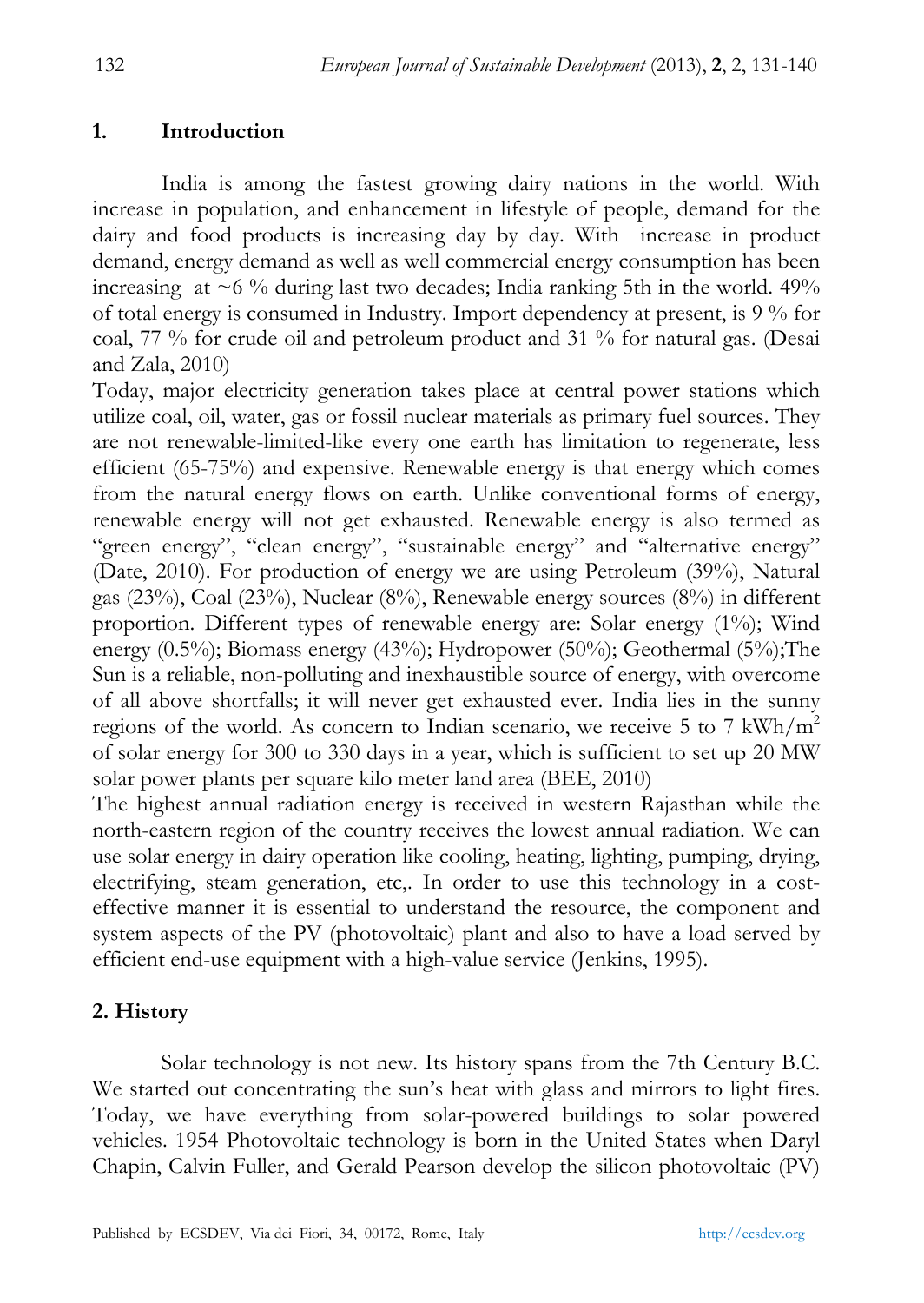cell at Bell Labs—the first solar cell capable of converting enough of the sun's energy into power to run everyday electrical equipment. As of 2012, the history's largest solar energy plant is the Golmud Solar Park in China, with an installed capacity of 200 megawatts. This is arguably surpassed by India's Gujarat Solar Park, a collection of solar farms scattered around the Gujarat region, boasting a combined installed capacity of 605 megawatts.

#### **3. Different Devices to use solar energy.**

#### **3.1 Photovoltaic Plats:**

Solar energy can be transformed to electricity by using photovoltaic (PV) devices. PV devices convert light energy into electrical energy through photoelectric effect, as French physicist Edmond Becquerel discovered as early as 1839. Individual PV cells (or so-called solar cells) are electricity-producing devices made of semiconductor materials. Among many types of solar cell material, silicon wafers, polycrystalline thin films, and single-crystalline thin films represent the typical solar panel material (Broos, 1996). Bulk silicon was used to make some of the earliest PV devices. Single crystal silicon-wafer-based PV cells plated on the glass are the more widely used compared to other materials, but their efficiency is relatively low and their costs are relatively high. With the advent of the transistor and accompanying semiconductor technology, the various thin-film technologies have been developed. These thin film technologies have reduced the manufacturing cost from that of bulk materials, and their efficiency exceeds those of bulk silicon wafers by having a multilayer thin film structure. Polycrystalline thin film has efficiency between 10% and 17% (Wu, 2004). Single-crystalline thin film using multi-junction solar cell structure is the most efficient one between 15% and 20%. The latest development for the single-crystalline film using a multi-junction solar cell structure resulted in a world-record conversion efficiency of 41% in an optical concentrator solar cell produced by Boeing-Spectrolab (Fthenakis and Alsema, 2006). This PV device can used for storing solar energy and to utilize in the dairy plant for different unit operation heating of water and air, pasteurization, pumping, refrigeration plant.

#### **3.2 Solar Ponds**

A solar pond is a body of water that collects and stores solar energy. Solar energy will warm a body of water (that is exposed to the sun). Water warmed by the sun expands and rises as it becomes less dense. Once it reaches the surface, the water loses its heat unless some method is used to trap it. The design of solar ponds reduces this energy loss to store the heat collected by the pond. They can operate in almost any climate. A 6000 m2 solar pond was constructed at Bhuj in India in the premises of a milk processing dairy plant. The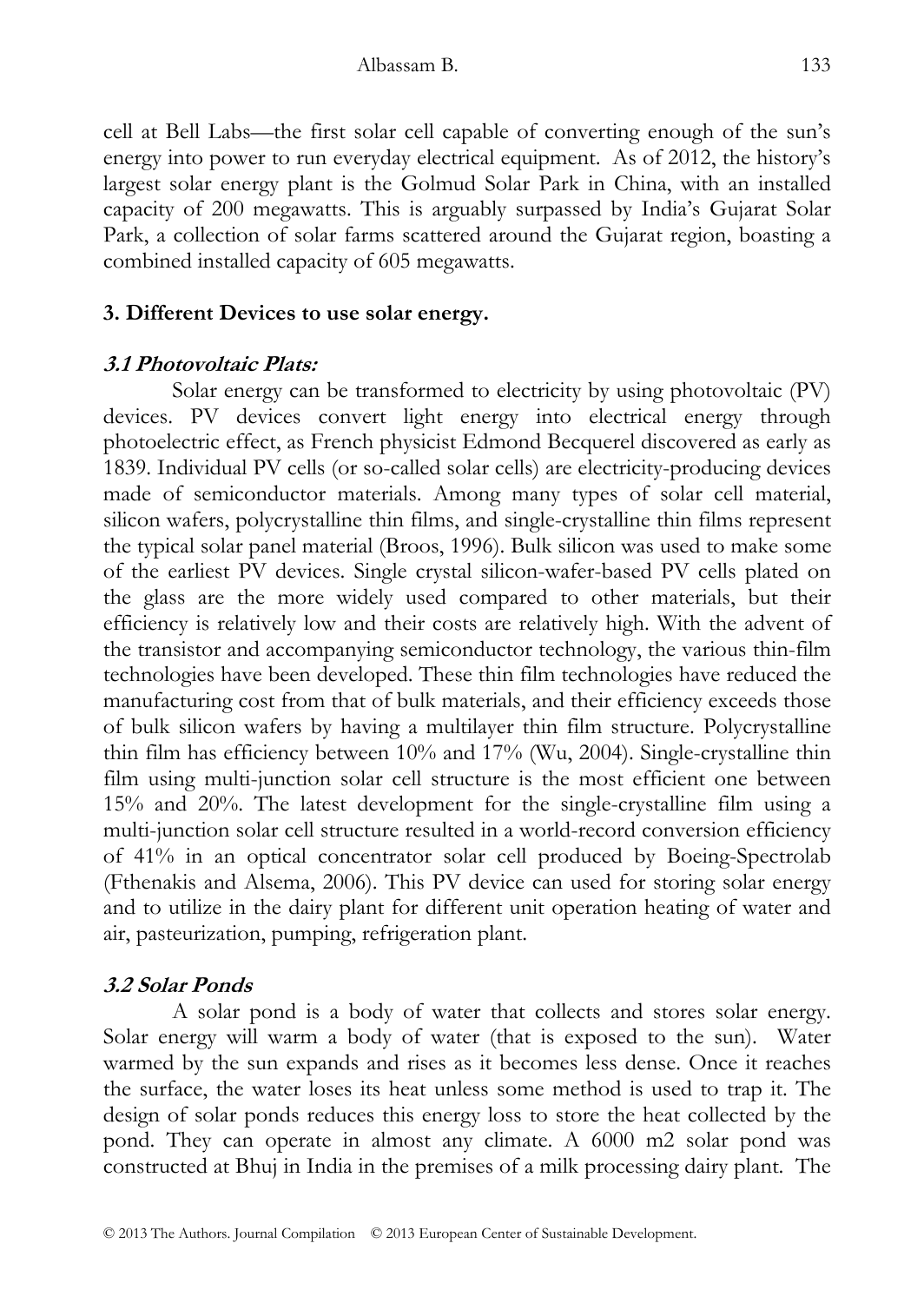pond attained a maximum temperature of 99.88oC.Hot water supply to the dairy started in September 1993. The total cost of construction of the Bhuj Solar Pond was US\$90,000 (1997 prices), including heat exchanger and piping etc., corresponding to a unit cost of US \$15 (Kumar and Kishore, 1999).

#### **3.3 Solar Cooker**

A solar cooker, or solar oven, is a device which uses the energy of sunlight to heat food or drink to cook it or sterilize it. The vast majority of the solar cookers presently in use are relatively cheap, low-tech devices. Because they use no fuel and cost nothing to operate, many nonprofit organizations are promoting their use worldwide to help reduce fuel costs for low-income people, reduce air pollution and slow deforestation and desertification, caused by use of firewood for cooking. Solar cooking is a form of outdoor cooking and is often used in situations where minimal fuel consumption is important, or the danger of accidental fires is high (Resch, 2007). A heat pump is a device that transfers thermal energy from a source to a sink that is at a higher temperature than the source. Thus, heat pumps move thermal energy in a direction which is opposite to the direction of spontaneous heat flow (Lorentze, 1993).

#### **4. Solar energy use in dairy Industry**

Davidson and Oni are of the opinion that since the fossil and nuclear fuels are depletable energy sources that over dependence on them will lead to a severe energy crisis as the World's energy demands remain doubtful. Effective management, conservation, exploration and utilization of the country's energy sources are required (Minijibar and Abubakar, 1991). Pragmatic efforts have been made to construct photovoltaic (PV) modules which provide simple, reliable and independent electrical power source at remote locations (Oparaku and Iloeje, 1991). This can be seen in the areas of solar water heating for dairy farms and micro irrigation (Essandoh-Yeddu, 1993).In Ghana solar dryers were used for drying of mainly okra, pepper and maize. Drying took on an average three days with the solar dryers compared to one week with sun-drying. (Bross, 1996)

## **4.1 Solar energy for cooling purpose**

Hot weather days cause often large fresh milk defect in southern developing countries dairy farms as well as in rural areas where there is a scarcity of energy sources that could run cooling equipments. Consequently the possibility to use solar cooling starts to be considered an attractive solution. In solar electric cooling, dc power produced by the solar PV devices is supplied either to the Peltier cooling systems or to the vapour-compression systems with a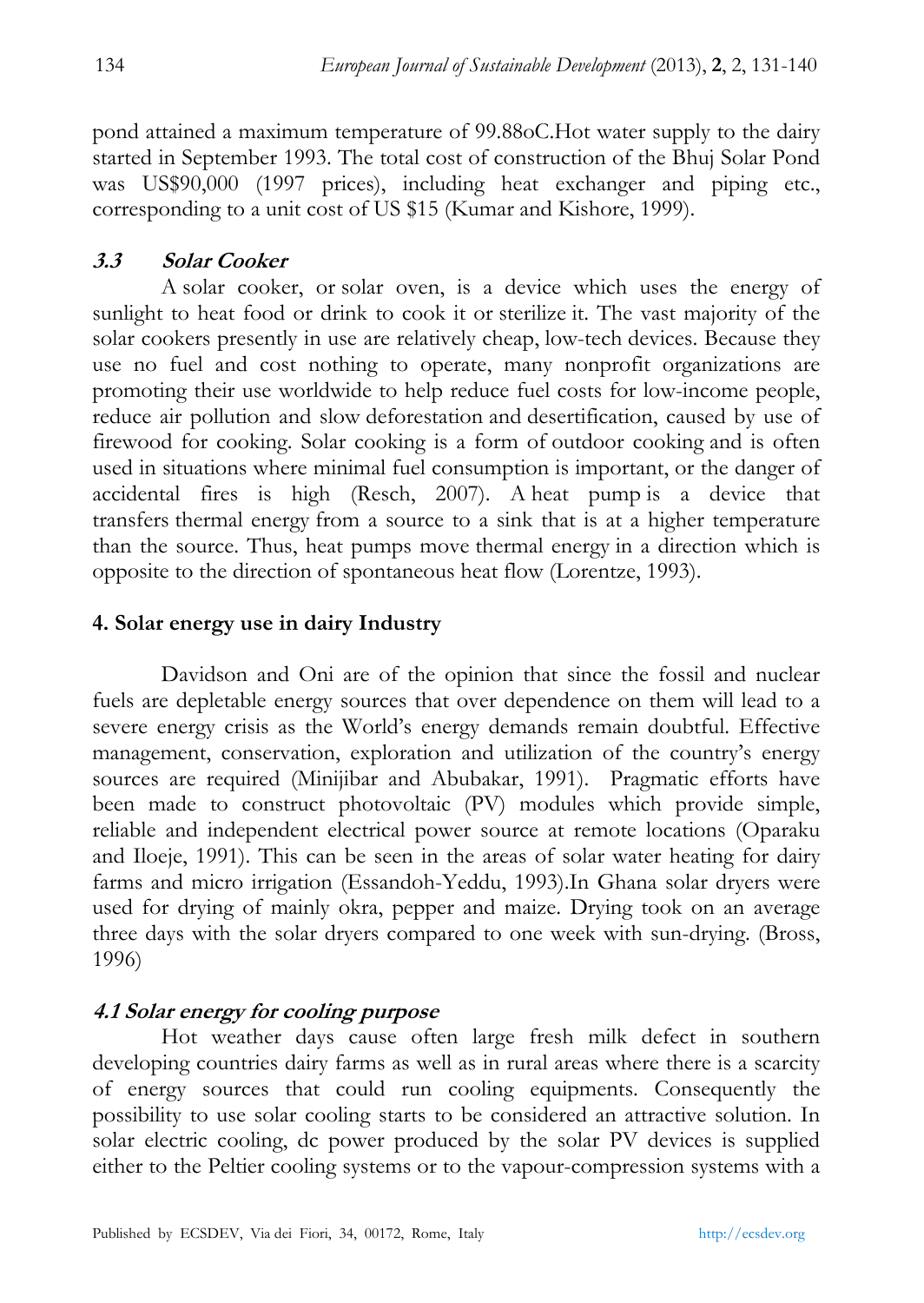dc compressor motor. Since the solar electrical cooling systems rely on the electricity supplied by the PV devices, the overall system efficiency is predominantly determined by the efficiency of the PV devices. The overall energy conversion efficiency of the solar-powered vapour-compression cooling systems is obtained from the energy conversion efficiency of the PV cell and the COP (co efficient of performance) of the vapour-compression system. Similarly, the overall energy conversion efficiency of the grid-powered vapour-compression system is obtained from the energy conversion efficiency of the grid power plant and the COP of the vapour-compression system. Klein and Reindl (2005) investigated the issues of matching the electrical characteristics of the compressor motor with the power produced by the PV cells.

## **4.2 Solar based Refrigeration plant:**

The system is intended for refrigeration at 5°C in hot climates, and is composed of: medium temperature collector, single effect water ammonia absorption chiller and cold storage. The peculiarity of the configuration is the high temperature difference between the chilled refrigerant temperature, about  $-5$ °C (in consequence of using ice storage) and the condenser temperature (ambient temperature, which could exceed 35°C). In these conditions, the absorption chiller must be driven by a medium temperature heat source (i.e. parabolic trough collector). Moreover, the selected chiller is directly air cooled, and has the main advantage of having no water consumption, low maintenance work and no legionella problems (Ayadi, et.al,. 2008).It used for the chilling of milk in bulk milk cooler. It also used to run a vapour absorption system for refrigeration plant and maintain cooling system. A power stored in battery at use for the run an air conditioner. (Ishaku, 1990)

## **4.3 Solar Water Heating**

Solar water heating industry constitutes the majority of solar thermal applications in both domestic and industrial sectors. They are considered as the most cost-effective alternatives among all the solar thermal technologies currently available. SWH systems are now in commercialized stage and very mature in many countries in the world. Since 1980, utilization of SWHs has been increased with 30% annual growth rate (Langniss and David, 2004).SWHs are usually composed of solar collectors and a storage space. It works on the basis of the density inequality of hot and cold water or thermo syphon. In colder countries, integrated collector/ storage SWHs is more common because of simple and compact structure. Batch solar collectors are more suitable for compensating sun radiation limitations in the evening and afternoon (Li, 2007). SWHs and solar space heating systems. Solar thermal can be applied in milk, cooked meats (sausage and salami) and brewery industries at medium temperature for washing,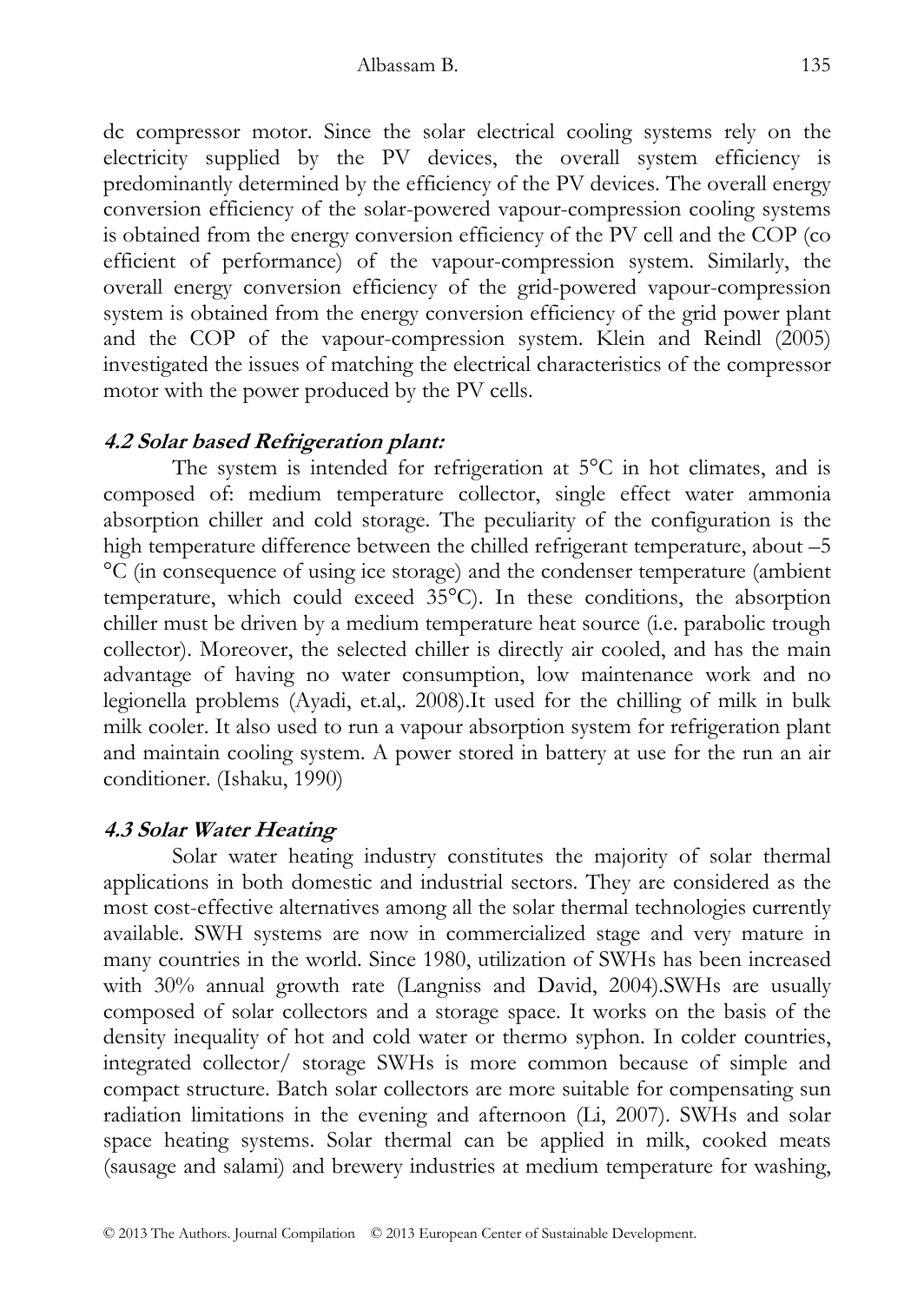cleaning, sterilizing, pasteurizing, drying, cooking, hydrolyzing, distillation, evaporation, extraction and polymerization. (Benz, et.al,. 1999)

Nine units of 169 m2 of ARUN™are installed by Clique Developments Ltd., Mumbaiin the sectors of hospitality, dairy, chemical processing and auto manufacturing for delivering dry saturated steam up to 8 bar(g) (IBR approved system) or pressurized hot water. Before this, 160 m2 unit of ARUN<sup>TM</sup> was designed and installed by Clique Developments Ltd. for pasteurisation of milk at Mahanand Dairy, Latur. As a result, the dairy does not need to fire the boiler on sunny days.

Mahanand dairy (Maharashtra) is using solar water heating system (25000 LPD) since 1990, which was commissioned with the assistance of department of Non Convectional Energy Source and Maharashtra Energy Development Agency. The water is heated from 30°C (ambient temp.) to 85 °C with the help of solar water heating system, which is used for boiler as feed water, etc. This result in to saving of 200 – 250 lit furnace oil per day, with monetary savings of about Rs. 7 lakh per annum.

## **4.4 Solar heating for Steam generation in dairy**

Low temperature steam is extensively used in sterilization processes and desalination evaporator supplies. Parabolic trough collectors (PTCs) are high efficient collectors commonly used in high temperature applications to generate steam. PTCs use 3 concepts to generate steam (Kalogirou, et.al,. 1997) the steamflash, direct or in situ and the unfired-boiler. In the steam-flash method, pressurized hot water is flashed in a separate vessel to generate steam. (Kreetz, et.al,. 2000). Oil fired Boiler is feed with normal water for the routine operation. On installation of solar water heater, the feed water of the Boiler raised to 67 °C from 27 °C. On inspection and verification it is found that an average 3000 lit of feed water being utilized per day. Due to this the thermal load saving to the extent of 120000 kCal/day saved which amounts to 4774.20 lit of Furnace oil saved per annum. The Total investment was of Rs. 3.82 Lakhs and the cost savings was of Rs.1.57 Lakhs in the same year (BEE, 2010).

## **4.5 Solar Drying in Dairy operation**

Solar drying and dehydration systems use solar irradiance either as the solely power supply to heat the air or as a supplementary energy source. Conventional drying systems burn fossil fuels for their performance while the solar dryers take advantage of sun irradiation for drying and dehydration processes in industries such as bricks, plants, fruits, coffee, wood, textiles, leather, green malt and sewage sludge (Schnitzer, et al..2007).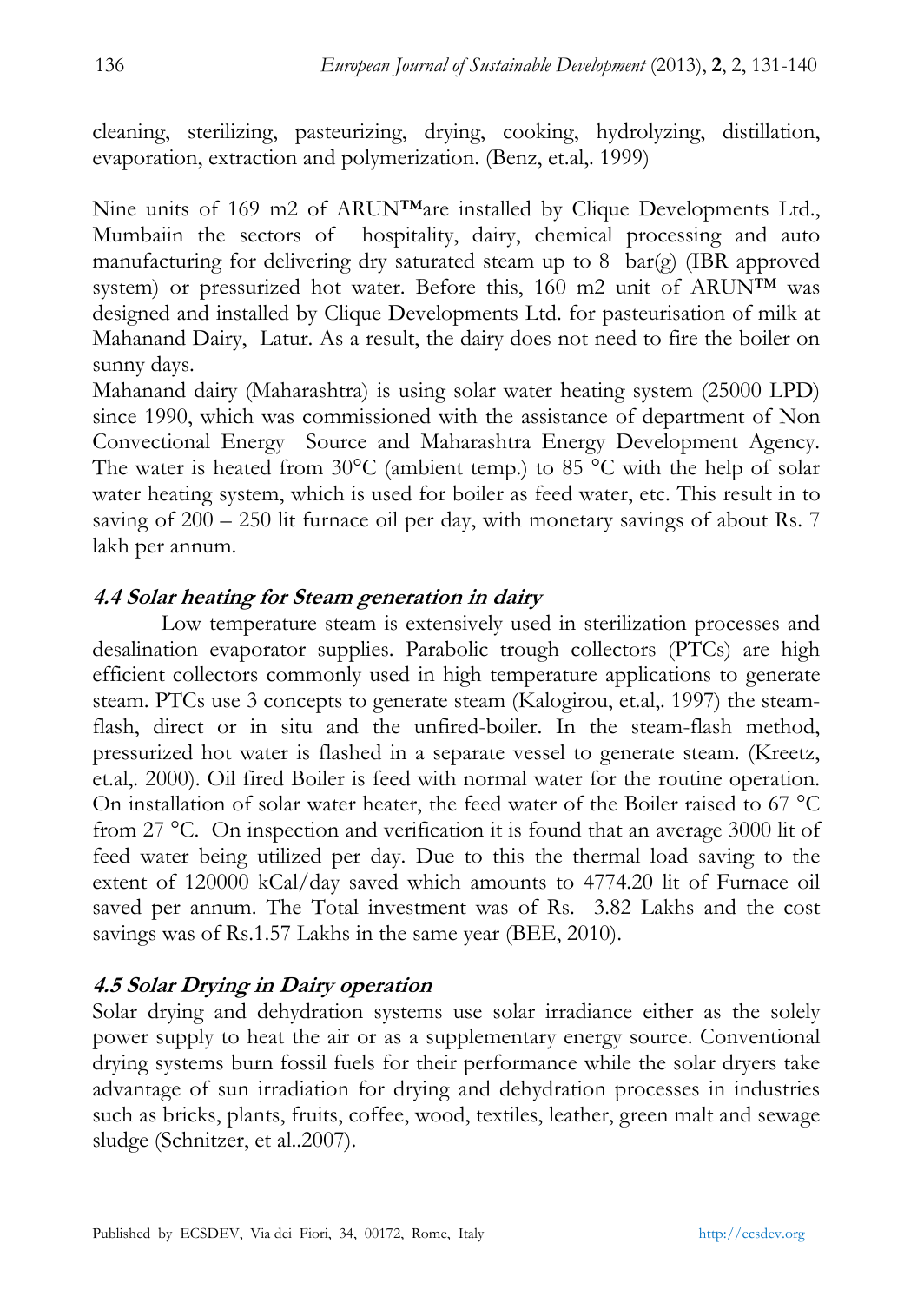They are categorized into 2 main groups: high and low temperature dryers. Almost all high temperature dryers are currently heated by fossil fuels or electricity but low temperature dryers can use either fossil fuels or solar energy. Low temperature solar thermal energy is ideal for use in preheating processes as well (Ekechukwu and Norton, 1999).Drying of milk powder, due to the high constant energy demand, is another important consumer. In the production, milk and whey are spray-dried in huge towers with air, which is heated from 120- 180°C. The drying process can have a running time up to about 8000 h per annum (Benz, et.al,. 1998).Solar energy is used mainly for the preheating of air which supplied to the air heater. It increases temperature of air 35°C to 80°C by use of solar energy. It reduces the load of air heater, cost saving, less pollution of air.

#### **4.6 Solar energy for pumping Dairy Fluids**

Solar pumping is one of the most important applications of PV in India. An SPV pump is a DC or AC, surface-mounted or submersible or floating pump that runs on power from an SPV array. It may use to run a hot water pump, chill water pump, milk pump and CIP (cleaning in place) pump. The array is mounted on a suitable structure and placed in a shadow free open space with its modules facing south and inclined at local latitude. A typical SPV pumping system consists of an SPV array of 200–3000 W capacity, mounted on a tracking/non-tracking type of structure. The array is connected to a DC or AC pump of matching capacity. SPV pumps are used to draw water for irrigation as well as for drinking. The SPV array converts sunlight into electricity and delivers it to run the motor and pump. The water can be stored in tanks for use during non-sunny hours, if necessary (Date, 2010).

## **4.7 Solar energy to lightning Dairy offices and premises**

SPV lighting systems are becoming popular in both the rural and urban areas of the country. In rural areas, SPV lighting systems are being used in the form of portable lanterns, home-lighting systems with one or more fixed lamps, and street-lighting systems. A solar street-lighting system (SLS) is an outdoor lighting unit used to illuminate a street or an open area usually in dairy, garden, road approach to dairy and chilling centre. A CFL (compact fluorescent lamp) is fixed inside a luminary which is mounted on a pole. The PV module is placed at the top of the pole, and a battery is placed in a box at the base of the pole. The module is mounted facing south, so that it receives solar radiation throughout the day, without any shadow falling on it. A typical street-lighting system consists of a PV module of 74 W capacity, a flooded lead–acid battery of 12 V, 75 capacity, and a CFL of 11 W rating. This system is designed to operate from dusk to dawn (that is, throughout the night). The CFL automatically lights up when the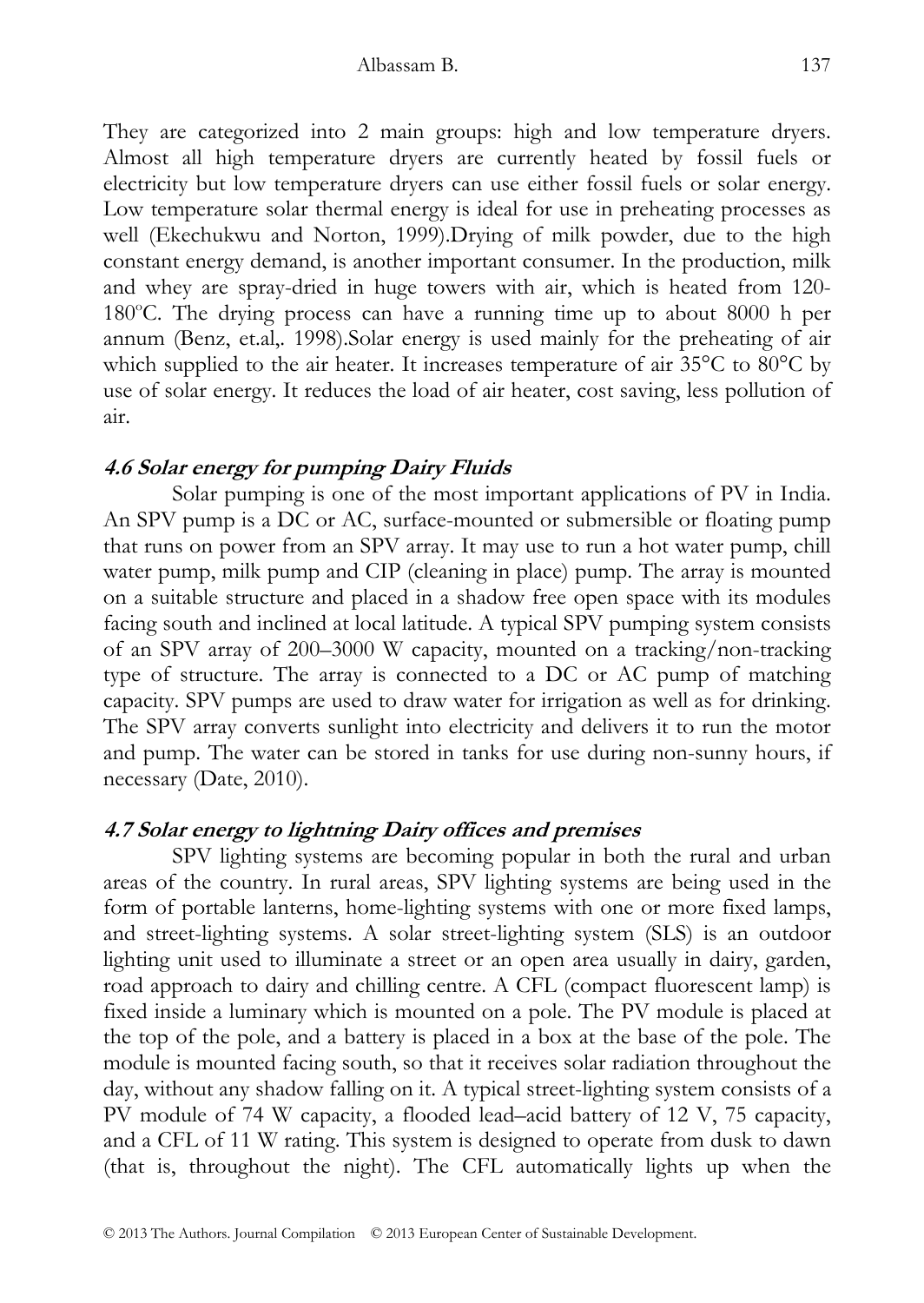surroundings become dark and switches off around sunrise time. The cost of a SLS is about Rs 19 000 (Date, 2010).

## **4.8 Solar Energy for Electrifying (Electric Fences)**

Solar Electric fences are widely used in dairy to prevent stock or predators from entering or leaving an enclosed field. These fences usually have one or two 'live' wires that are maintained at about 500 volts DC. These give a painful, but harmless shock to any animal that touches them. This is generally sufficient to prevent stock from pushing them over. These fences are also used in wildlife enclosures and secure areas. They require a high voltage but very little current and they are often located in remote areas where the cost of electric power is high. These requirements can be met by a photovoltaic system involving solar cells, a power conditioner and a battery. (Carr, et.al,. 1999)

#### **Conclusion**

India has huge availability of Green energy and less amount of non renewable sources forces us toward solar energy. India has the potential of generating more than 100000 MW from non-conventional resources. Up to June 30 2008, the electrical power generation by conventional resources has reached 12,194 MW, which is about 8.4% of total installed electrical power generation capacity. We can use solar energy in dairy industry and chilling centre for cooling purpose, for heating of water, for steam generation, for solar drying, for pumping dairy fluid, for lighting and for electric fencing.

India has sufficient amount of sunshine that favours solar energy investments. Investment in solar energy technology should be encouraged as the merits include: pollution free environment, free renewable and energy source, high reliability and low maintenance costs. Most of the milk processing operations, room conditioning for milk product packaging and cold stores for milk & milk products are operating on grid electric supply. To overcome problem of peak load penalty, the part load can be shared by solar based vapour absorption system for such operations. The use of solar energy in the dairy is generally found for hot water supply to boiler, hot water generator for processing of milk or for CIP cleaning. The field level application of solar based refrigeration system for milk cooling and solar based vapour absorption system for commercial application for milk and milk related cooling operations and for room conditioning for cold stores and packaging rooms for milk and milk products are minimum. There is an urgent need to develop commercially viable solar based refrigeration system for such applications.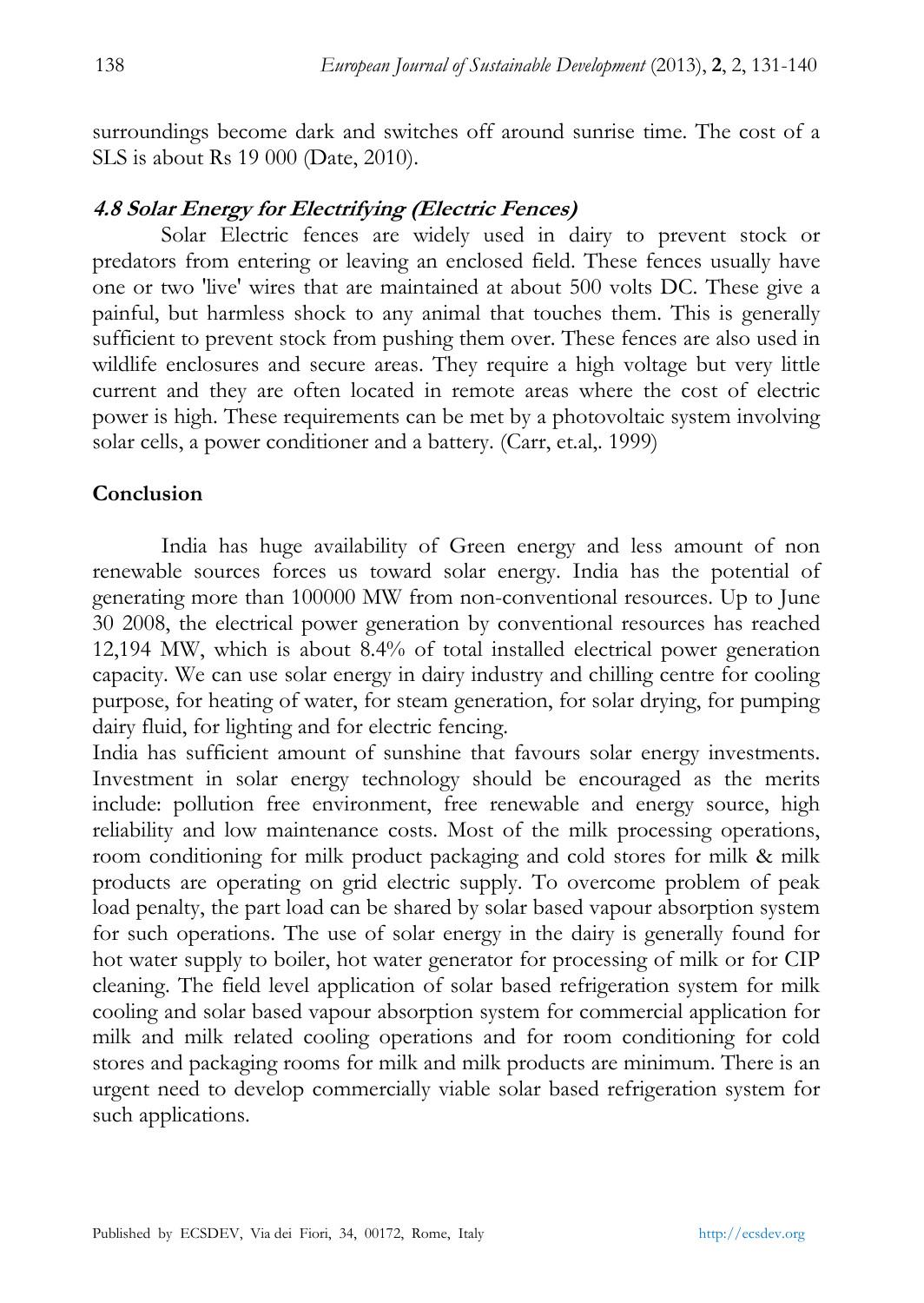#### **References**

- A-Report of BEE on Energy Conservation Achievements; Raichur, Bellary and Koppal district co-operative milk Producers Societies union limited, Bellary Dairy, Karnatak,.BEE, 2010:118
- Ayadi, O.; Doell, J.; Aprile, M.; Motta, M. and Nunez, T.(2008). Solar cooling system discription, Solar energy cools milk:**2**
- Benz, N.; Gut, M. and Rub, W.(1998). Solar process heat in breweries and dairies. In: Proceedings of EuroSun, Portoroz, Slovenia.
- Benz, N.; Gut, M. Beikircher, T. (1999). Solar process heat with non-concentrating collectors for food industry. Proceedings of Solar World Congress.1209–1214.
- Broos, P. (1996). Solar cells as optical systems: a matter of computation. Delft University of Technology Science researchbulletin. **4**:8–12.
- Carr, A., Fletcher, S., O'Mara, K. and Rayner, M. (1999). Solar cell principle and applications. Australian CRC for renewable energy ltd.
- Date, V. (2010). Financial feasibility of solar power project with reference to rural electrification of 39 talukas in Karnataka, By NICMR
- Davidson, I. E. and Oni, J. O. (1991) Energy conservation strategies and alternatives resources for Africa, Nigerian Journal of Renewable Energy. **2**(1):85–88
- Desai, H.; and Zala, A.; (2010) An overview on present energy scenario and scope for energy conservation in Dairy Industry. National Seminar on 'Energy Management and Carbon Trading in Dairy Industry
- Ekechukwu, O. V.; Norton, B. (1999). Review of solar-energy drying systems II: an overview of solar drying technology. *Energy Conversion and Management*; **40**:615–55.
- Essandoh-Yeddu, J. J. (1993) Prospects for using solar energy power systems to meet energy requirements of agricultural facilities located in remote areas. Proceeding of National Energy Symposium **5**
- Fthenakis, V. M. and Alsema, E. (2006). Photovoltaics energy payback times, greenhouse gas emissions and external costs: 2004–early 2005 Statut, Progress in Photovoltaics: Research and Applications **14**: 275–280.
- Ishaku, B. G. (1990) Solar energy for power generation, *Nigerian Journal of Renewable Energy* **1**:29–36
- Jenkins, N. (1995). Photovoltaic systems for small-scale remote power supplies. *Power Engineering Journal*, **9**(2):89–96.
- Kalogirou, S.; Lloyd, S. And Ward, J. (1997). Modeling optimization and performance evaluation of a parabolic trough collector steam generation system, *Solar Energy*; **60**(1):49–59.
- Klein, S. A. and Reindl, D. T. (2005). Solar refrigeration, *ASHRAE Journal*, **47**(9):26–30.
- Kreetz, H.; Lovegrove, K. and Meike, W. (2000). Solar PACES—Solar Thermal Concentrating Technologies, Industrial Statistics :121–129.
- Kumar, A. and Kishore, V. (1999). Construction and operational experience of a 6000 m<sup>2</sup> solar pond at kutch, india, *Solar energy*, **65**(4):237-249
- Langniss, O. and David, I. (2004) Solar water heating: a viable industry in developing countries, **5**:18–21.
- Li, Z.; Guo-Qiang, Z.; Dong-Mei, L.; Jin, Z.; Li-Juan, L. and Li-Xin, L. (2007) Application and development of solar energy in building industry and its prospects in China. Energy Policy; 35:4121–4127.
- Lorentze, G.(1993) Revival of carbon dioxide as refrierant, Internation, *journal of refrigeration*,**17**(5):292-301
- Minijibar, Y. A. And Abubakar, M. (1991) Use of photovoltaic solar energy for battery charging. *Nigerian Journal of Renewable Energy*10:77–84